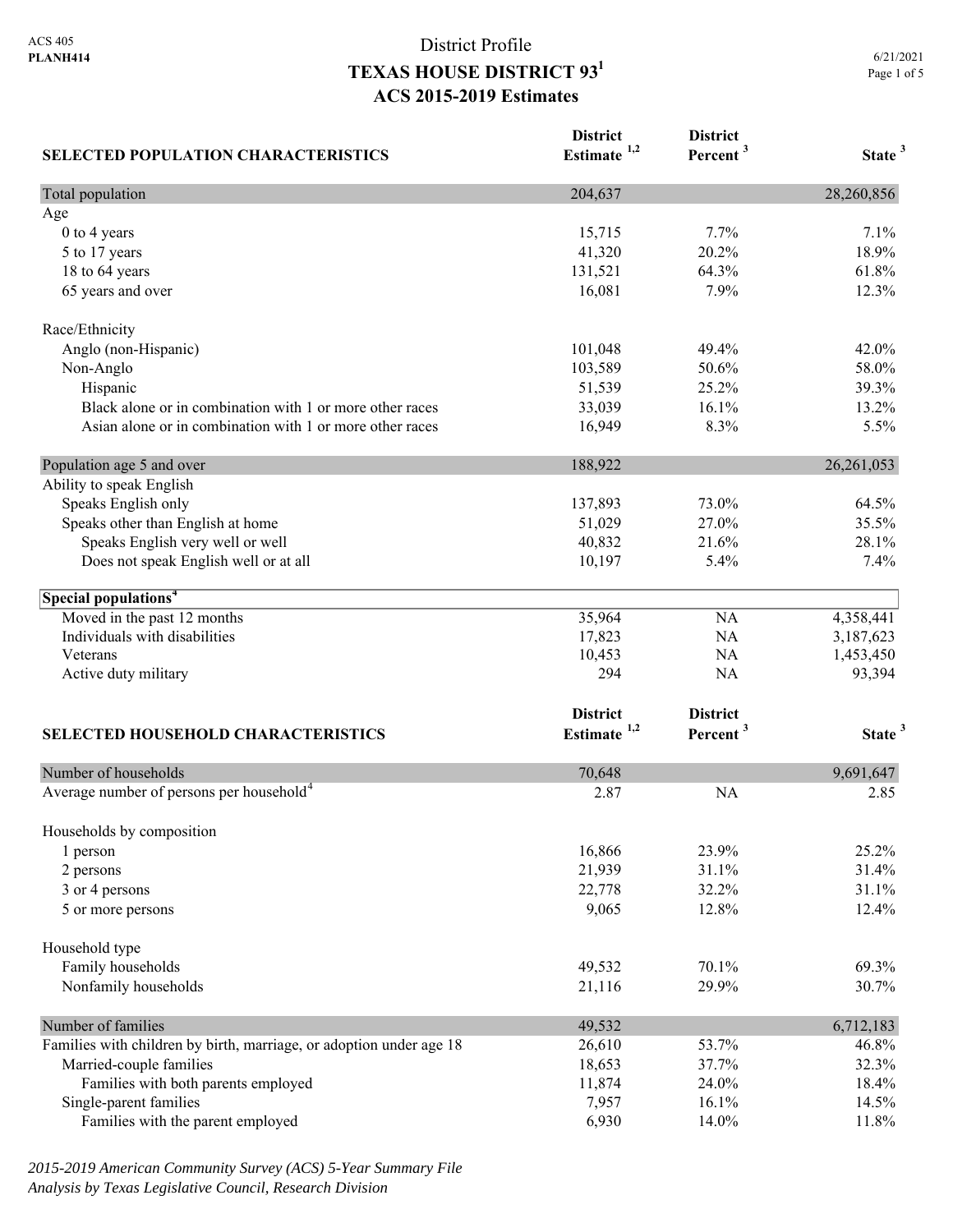| <b>SELECTED EDUCATION CHARACTERISTICS</b>                                | <b>District</b><br>Estimate <sup>1,2</sup> | <b>District</b><br>Percent <sup>3</sup> | State <sup>3</sup> |
|--------------------------------------------------------------------------|--------------------------------------------|-----------------------------------------|--------------------|
| Population age 3 and over enrolled in school                             | 59,279                                     |                                         | 7,681,758          |
| School status                                                            |                                            |                                         |                    |
| In preschool (public and private)                                        | 4,413                                      | 7.4%                                    | 6.0%               |
| In kindergarten, elementary, middle, or high school (public and private) | 40,388                                     | 68.1%                                   | 69.8%              |
| In preschool through 12th grade (public only)                            | 39,412                                     | 66.5%                                   | 68.8%              |
| In college, graduate, or professional school                             | 14,478                                     | 24.4%                                   | 24.3%              |
| Population age 25 and over                                               | 129,685                                    |                                         | 18, 131, 554       |
| <b>Educational</b> attainment                                            |                                            |                                         |                    |
| Bachelor's degree or higher                                              | 46,904                                     | 36.2%                                   | 29.9%              |
| Less than high school graduate                                           | 14,774                                     | 11.4%                                   | 16.3%              |
|                                                                          | <b>District</b>                            | <b>District</b>                         |                    |
| <b>SELECTED LABOR CHARACTERISTICS</b>                                    | Estimate $1,2$                             | Percent <sup>3</sup>                    | State <sup>3</sup> |
| Civilian employed population age 16 and over                             | 106,576                                    |                                         | 13,253,631         |
| Civilian employment sector                                               |                                            |                                         |                    |
| Private sector                                                           | 89,560                                     | 84.0%                                   | 80.1%              |
| Government sector                                                        | 11,728                                     | 11.0%                                   | 13.0%              |
| Self-employed                                                            | 5,260                                      | 4.9%                                    | 6.7%               |
| Industry for civilian employed population                                |                                            |                                         |                    |
| Agriculture, forestry, fishing, hunting, and mining                      | 1,280                                      | 1.2%                                    | 3.0%               |
| Construction                                                             | 6,493                                      | 6.1%                                    | 8.6%               |
| Manufacturing                                                            | 11,646                                     | 10.9%                                   | 8.5%               |
| Wholesale trade                                                          | 3,681                                      | 3.5%                                    | 2.9%               |
| Retail trade                                                             | 10,481                                     | 9.8%                                    | 11.4%              |
| Transportation and warehousing and utilities                             | 10,698                                     | 10.0%                                   | 5.9%               |
| Information                                                              | 2,822                                      | 2.6%                                    | 1.7%               |
| Finance and insurance, and real estate and rental and leasing            | 8,677                                      | 8.1%                                    | 6.7%               |
| Professional, scientific, management, administrative, and waste mgmt.    | 11,389                                     | 10.7%                                   | 11.5%              |
| Educational services and health care and social assistance               | 20,190                                     | 18.9%                                   | 21.6%              |
| Arts, entertainment, recreation, accommodation, and food services        | 9,852                                      | 9.2%                                    | 9.2%               |
| Other services, except public administration                             | 5,456                                      | 5.1%                                    | 5.2%               |
| Public administration                                                    | 3,911                                      | 3.7%                                    | 4.0%               |
| Population age 16 to 64                                                  | 136,950                                    |                                         | 18,273,711         |
| Worked at all in the past 12 months                                      | 111,183                                    | 81.2%                                   | 75.4%              |
| Worked 50-52 weeks                                                       | 88,888                                     | 64.9%                                   | 59.0%              |
| Usually worked 35 or more hours per week                                 | 80,197                                     | 58.6%                                   | 52.2%              |
| Usually worked less than 35 hours per week                               | 8,691                                      | 6.3%                                    | 6.8%               |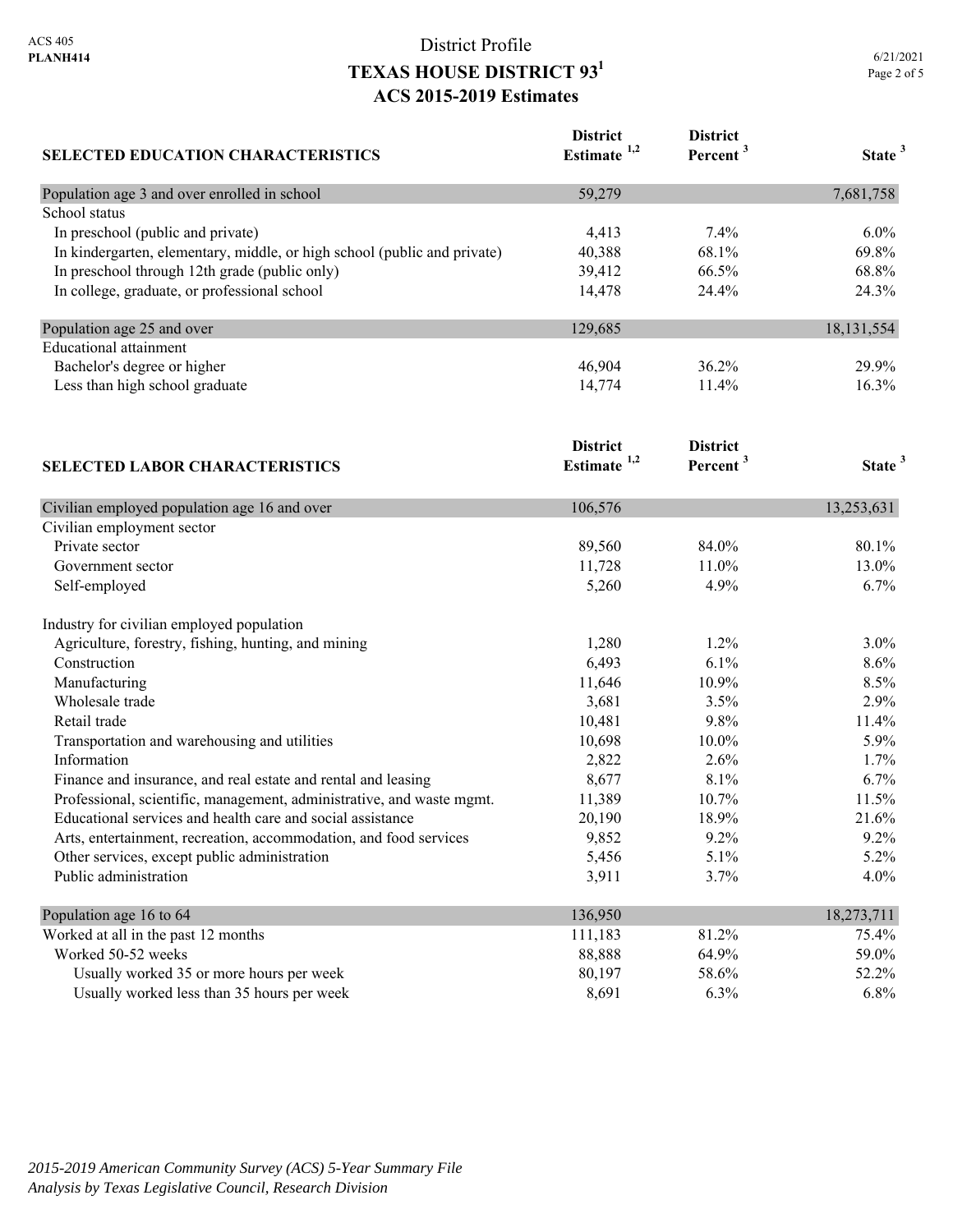| <b>SELECTED LABOR CHARACTERISTICS (continued)</b>               | <b>District</b><br>Estimate <sup>1,2</sup> | <b>District</b><br>Percent <sup>3</sup> | State <sup>3</sup> |
|-----------------------------------------------------------------|--------------------------------------------|-----------------------------------------|--------------------|
| Workers age 16 and over                                         | 105,058                                    |                                         | 13,115,511         |
| Means of transportation to work                                 |                                            |                                         |                    |
| Public transportation                                           | 321                                        | 0.3%                                    | 1.4%               |
| Private vehicle                                                 | 96,749                                     | 92.1%                                   | 90.5%              |
| Walk / bicycle / motorcycle                                     | 1,643                                      | 1.6%                                    | 1.9%               |
| Taxi / other means                                              | 1,001                                      | 1.0%                                    | 1.2%               |
| Worked at home                                                  | 5,344                                      | 5.1%                                    | 5.0%               |
| Travel time to work <sup>5</sup>                                |                                            |                                         |                    |
| Less than 15 minutes                                            | 19,071                                     | 18.2%                                   | 23.6%              |
| 15 minutes to 29 minutes                                        | 32,978                                     | 31.4%                                   | 34.2%              |
| 30 minutes to 44 minutes                                        | 29,766                                     | 28.3%                                   | 20.8%              |
| 45 minutes to 59 minutes                                        | 9,710                                      | 9.2%                                    | 8.3%               |
| 60 minutes or more                                              | 8,189                                      | 7.8%                                    | 8.1%               |
|                                                                 | <b>District</b>                            | <b>District</b>                         |                    |
| <b>SELECTED INCOME CHARACTERISTICS</b>                          | Estimate $1,2$                             | Percent <sup>3</sup>                    | State <sup>3</sup> |
| Persons in poverty <sup>6</sup>                                 | 18,856                                     | 9.3%                                    | 14.7%              |
| Per capita income <sup>4</sup>                                  | \$33,297                                   | NA                                      | \$31,277           |
| Number of households                                            | 70,648                                     |                                         | 9,691,647          |
| Annual household income                                         |                                            |                                         |                    |
| Less than \$10,000                                              | 2,314                                      | 3.3%                                    | 6.1%               |
| \$10,000 to \$24,999                                            | 6,164                                      | 8.7%                                    | 12.9%              |
| \$25,000 to \$49,999                                            | 14,332                                     | 20.3%                                   | 21.8%              |
| \$50,000 to \$99,999                                            | 23,162                                     | 32.8%                                   | 30.1%              |
| \$100,000 to \$199,999                                          | 19,846                                     | 28.1%                                   | 21.7%              |
| \$200,000 and over                                              | 4,830                                      | 6.8%                                    | 7.4%               |
| Households with social security income                          | 11,268                                     | 15.9%                                   | 25.6%              |
| Households with supplemental security income (SSI)              | 2,349                                      | 3.3%                                    | 4.7%               |
| Households with public assistance income <sup>7</sup>           | 739                                        | $1.0\%$                                 | 1.4%               |
| Households that received food stamps/SNAP in the past 12 months | 5,586                                      | 7.9%                                    | 11.8%              |
| Number of families living in poverty                            | 3,639                                      |                                         | 759,269            |
| With related children under age 18                              | 2,757                                      | 75.8%                                   | 77.1%              |
| Married couple families                                         | 879                                        | 24.2%                                   | 26.2%              |
| Single-parent families                                          | 1,878                                      | 51.6%                                   | 50.9%              |
| Female head of household                                        | 1,667                                      | 45.8%                                   | 44.4%              |
| Male head of household                                          | 211                                        | 5.8%                                    | 6.4%               |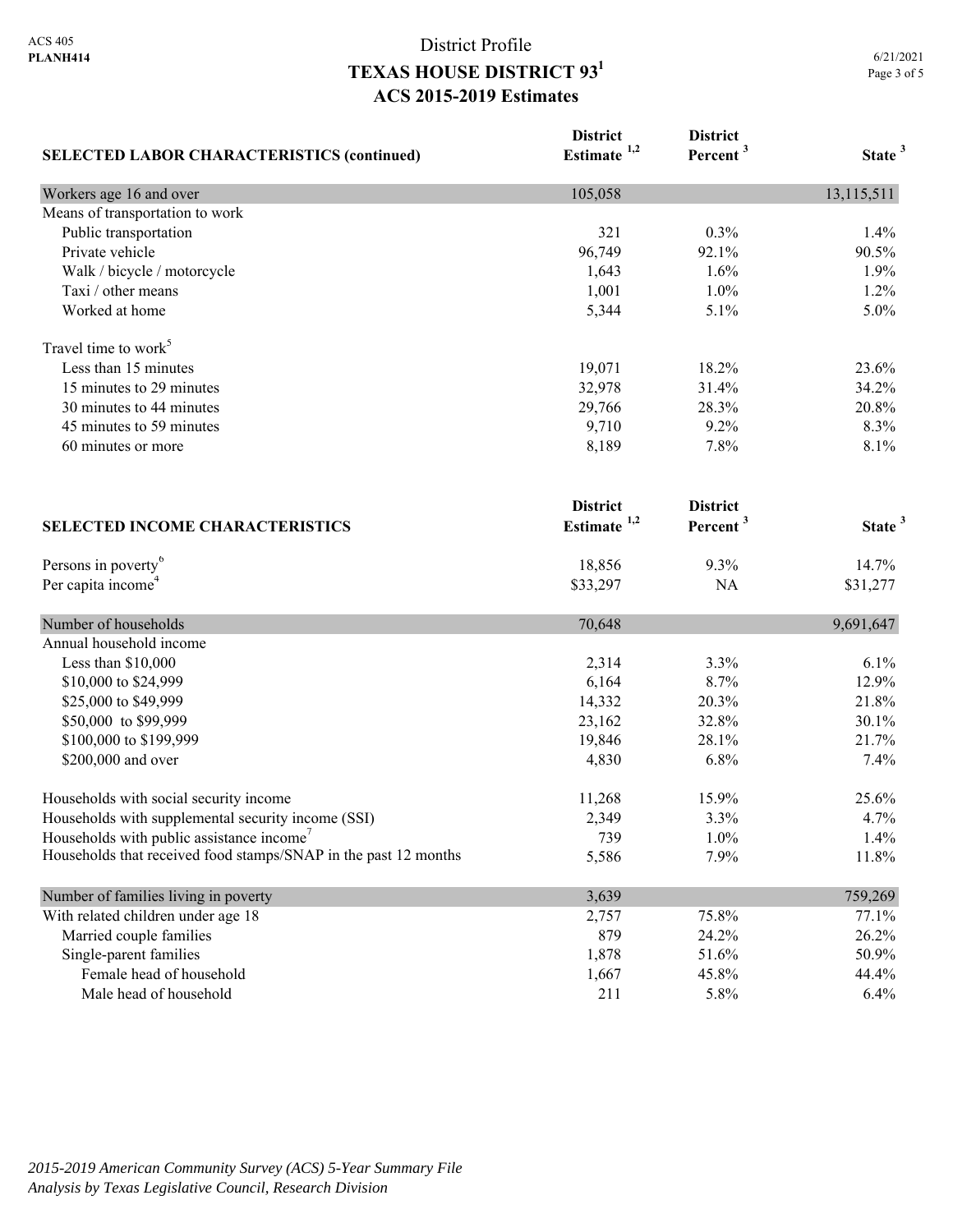**SELECTED HOUSING CHARACTERISTICS District Estimate 1,2 District Percent <sup>3</sup> State <sup>3</sup>** Number of housing units 10,937,026 Age of housing Built in 2010 or later 11,097 14.5% 10.4% 10.4% Built between 2000 and 2009 26,960 26,960 35.3% 19.3% 19.3% Built between 1990 and 1999 **9,347** 12.2% 15.2% Built between 1970 and 1989 19,646 25.7% 31.4% Built before 1970 23.7% 23.7% Occupancy status Owner-occupied 54.9% 55.5% 54.9% Renter-occupied 28,250 37.0% 33.7% Vacant 11.4% 11.4% 12.5% 12.5% 12.5% 12.5% 12.5% 12.5% 12.5% 12.5% 12.5% 12.5% 12.5% 12.5% 12.5% 12.5% 12.5% 1 Median gross rent (contract rent plus estimated utility and fuel cost)<sup>4</sup> \$1,125 NA \$1,045 Median value of owner-occupied housing units<sup>4</sup> \$217,900 NA \$172,500 Number of owner-occupied housing units  $42,398$  6,004,802 Value of owner-occupied housing Less than \$50,000 1,457 3.4% 8.9% \$50,000 to \$99,999 3,314 7.8% 16.5% \$100,000 to \$199,999 13,427 31.7% 32.2% \$200,000 to \$499,999 23,058 54.4% 34.8% \$500,000 and above 1,142 2.7% 7.6% 7.6% Selected monthly owner costs as a percentage of household income<sup>8</sup> 35 percent or more 15.3% 16.065 14.3% 15.3% 20 to 34.9 percent 24.9% 22.550 29.6% 24.9% Less than 20 percent 59.0% 55.5% 59.0% Vehicles available in owner-occupied housing units No vehicle  $375$  0.9% 2.1% One or more vehicles 42,023 99.1% 97.9% Number of renter-occupied housing units 28,250 3,686,845 Gross rent<sup>9</sup> Less than \$500 594 2.1% 6.2%  $$500 \text{ to } $749$  13.4% 13.4%  $\frac{$7,124}{25.2\%}$  24.2% \$1,000 to \$1,249 20.7% 20.7% \$1,250 and above 30.5% 30.5% 30.5% 30.5% Gross rent as a percentage of household income<sup>8</sup> 35 percent or more 35.9% 35.9% 20 to 34.9 percent 32.1% 39.2% 32.1% Less than 20 percent 24.9% 22.1% 22.1% 24.9% Vehicles available in renter-occupied housing units No vehicle 1,674 5.9% 10.5% One or more vehicles 89.5% 89.5%